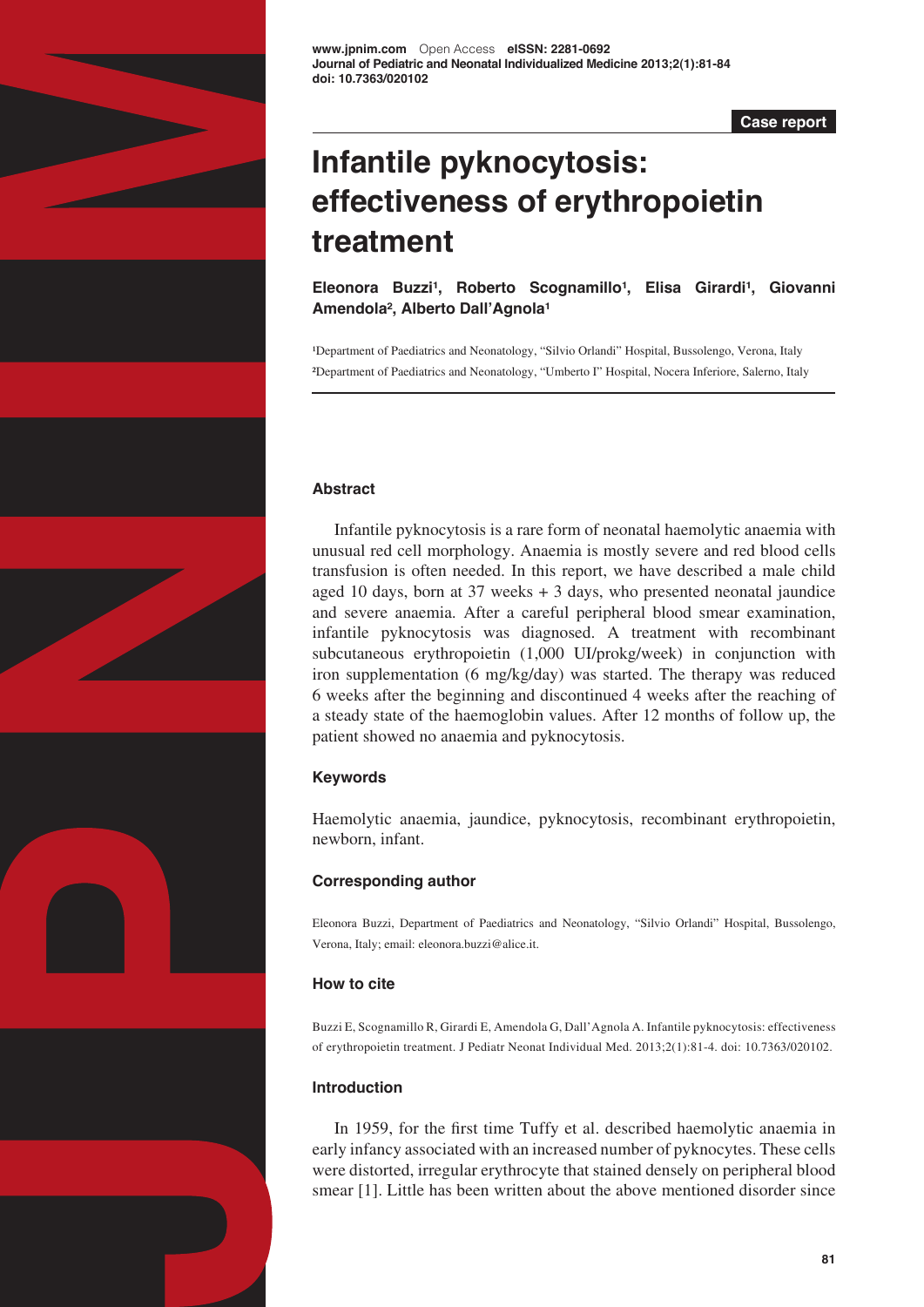the initial report and the cause of this pathology has not been fully understood yet [2]. This form of anaemia has generally been considered a rare disease; however, a recent retrospective study stated that infantile pyknocytosis represents about 9% of unexplained neonatal anaemias [3]. We described a newborn with infantile pyckocytosis who underwent a treatment with recombinant erythropoietin (rHu-Epo), resulting in an improvement in the clinical and haematological status, thus preventing further transfusion.

### **Case**

A 10 day old male newborn was admitted to our Paediatric Department because of the appearance of jaundiced complexion. He was born at 37 weeks + 3 days by caesarean section for non-reassuring cardiotocographic trace and olygoidramnios, after a reported uncomplicated pregnancy. Family history was negative for haematological diseases. Birth weight was 2,650 g; APGAR score 9-10. He was discharged from the nursery at the age of 3 days with exclusive breast feeding on demand. The patient serum bilirubin level at the age of 5 days was 12.9 mg/dl.

On admission (age 10 days) the patient appeared pale and icteric, the cardio-respiratory objectivity was normal; there was no organomegaly. Total bilirubin level was 28.5 mg/dl.

Laboratory tests showed a hematocrit (Ht) of 35%, with a red blood cells (RBCs) count of 3,380,000/ml, haemoglobin (Hb) level of 11.7 g/dl; liver and renal tests were within normal range. The child's blood type was  $0 +$ , and his mother's 0 +. The patient underwent phototherapy but, at the following controls, bilirubin levels remained between 17-23 mg/dl. Coombs test, glucose-6 phophatedehydrogenase activity, haemoglobin electrophoresis, osmotic fragility test, liver and renal function tests, levels of lactate dehydrogenase, piruvate kinase, thyroxine, thyroid-stimulating hormone were normal. Haptoglobin was 0.08 g/l. Pyknocytes weren't found in the first peripheral blood smear performed. Cerebral and abdominal ultrasonography appeared normal. On the third day of hospitalization, Ht levels decreased to 30%, with a RBCs count of 2,900,000/ml, reticulocyte count of 3.5% and Hb 9.7 g/dl. During the following days, laboratory tests worsened: Hb value dropped to 6.1 g/dl, with Ht levels at 18%, a RBCs count of 1,700,000/ml, reticulocyte of 1.5% and a total bilirubin level of 21 mg/dl.

A new peripheral blood smear was performed and the patient was transferred to a  $1<sup>st</sup>$  level haematology centre, where he was transfused for severe anaemia. Transfusion of packed RBCs gave no results and the following controls showed a slow and progressive anaemia with a Ht of 26.5%, Hb level of 8.4 g/dl, and a reticulocyte count of 13.2%. His serum bilirubin level was 5.93 mg/dl. The second peripheral pre-transfusion blood smear highlighted several distorted, irregular, small RBCs, and infantile pyknocytosis was finally diagnosed (**Fig. 1**). After the informed consent of the child's parents, the patient started hormone therapy with recombinant subcutaneous erythropoietin (rHu-Epo) (1,000 UI/kg/week) in conjunction with iron supplementation (6 mg/kg/day). The total Erythropoietin (rHu-Epo) dose of 1,000 UI/kg/week was divided into two doses a week according to literature studies [4]. Due to the increasing trend of the Hb level (9.0 g/dl) and reticulocyte count (4.4%), the infant was discharged and included in a follow-up program. Gradually, a satisfactory plateau in Hb values was observed: after 6 weeks,  $Hb = 11.2$  g/dl and reticulocyte count  $= 3.7\%$ ; at 10 weeks, Hb = 11.5 g/dl and reticulocyte count = 3%. Therapy was reduced 6 weeks after and discontinued after other 4 weeks, due to the reaching of a steady-state (**Fig. 2**). No side effects were observed. In addition, no further transfusion support was necessary. At 12 months of age, the Hb level and the reticulocyte count were into the normal range and the patient seemed to have fully recovered.

#### **Discussion**

Infantile pyknocytosis is a rare form of neonatal anaemia. Little is known about its aetiology,



**Figure 1.** The second pre-transfusion peripheral blood smear. Arrows show numerous pyknocytes.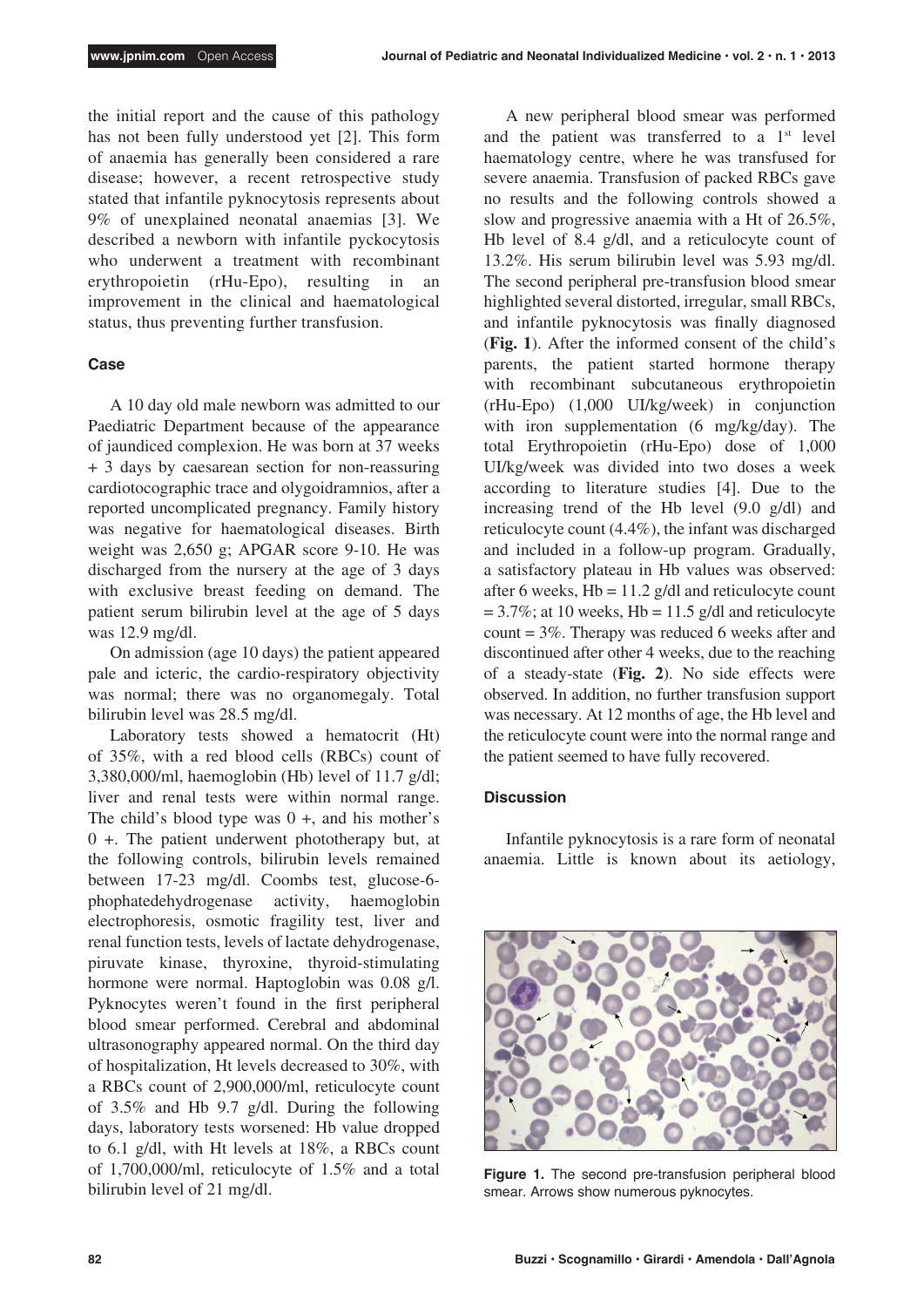

**Figure 2.** Changes of Hb levels from birth to 12 months of age. The circle indicates the moment in which the patient received blood transfusion and rhombuses indicate the rHu-EPO treatment (starting and end times).

epidemiology and clinical features. The disease manifests with early jaundice without splenomegaly and transient haemolytic anaemia, which peaks at 3-4 weeks of age and resolves by the age 4-6 months [2]. During these years, the diagnosis of the infant pycknocytosis has been infrequent, but the clinical manifestation, especially anaemia is severe in most of the cases, and a correct diagnosis appears extremely important. Pyknocytes have also been observed in association with glucose-6-phosphate dehydrogenase and pyruvate kinase deficiency, elliptocytosis, and in neonatal anaemia related to vitamin E deficiency [2, 3]. None of these pathological conditions was observed in the present case.

The aetiology of pyknocitosis is still completely unknown. Although most cases are thought to be sporadic, the diagnosis of the above mentioned pathology in several patients with consanguineous parents, point at a possible genetic cause for this disorder  $[1, 3, 5]$ ; a recent study supports the theory of an autosomal recessive mode of transmission [6]. Other researches questioned the hypothesis of a toxic effect of bilirubin on red cells in jaundiced infants. In some experimental studies, in which adult red cells have been exposed to serum from a severely jaundiced infant with pyknocytosis, changes in morphology were not pointed out, suggesting that the original pyknocytosis was not caused by bilirubin [7]. The hypothesis that bilirubin might predispose red cells of neonates to haemolysis or phagocytosis is certainly plausible, but stronger evidence than that recently presented is needed to support the above mentioned theory [8]. Whether bilirubin is the cause or the end result of the pyknocytosis, or even both, still remains an unanswered question. Several findings suggest that infantile pyknocytosis results from the interaction of the erythrocyte membrane with a transient extra-corpuscular factor. On the one hand, this hypothesis is based on the evidence that haemolysis is a transient process, not depending from the spleen; on the other hand, it is based on the finding that normal transfused erythrocytes soon assumed the distorted morphology of the recipients' RBC, as reported in a recent study [3]. As regards the treatment, the majority of cases reported in literature required several blood transfusions [1-9], and also our patient needed a transfusion, although this did not improve his anaemia.

However, according to a recent study, treatment with erythropoietin seems to be able to significantly ameliorate the clinical and haematological status of patients affected by pyknocytosis [10, 11].

Due to the fact that the cause of the disease is not directly linked to intrinsic erythrocyte alteration, the treatment with rHu-Epo may constitute a better therapy than blood transfusion, since it increases the reticulocyte response. Similar results were obtained in premature neonates and in patients with hereditary spherocytosis [10, 12]. Therefore, beyond the obvious advantage of avoiding the risk of blood-born infections or other transfusion-related